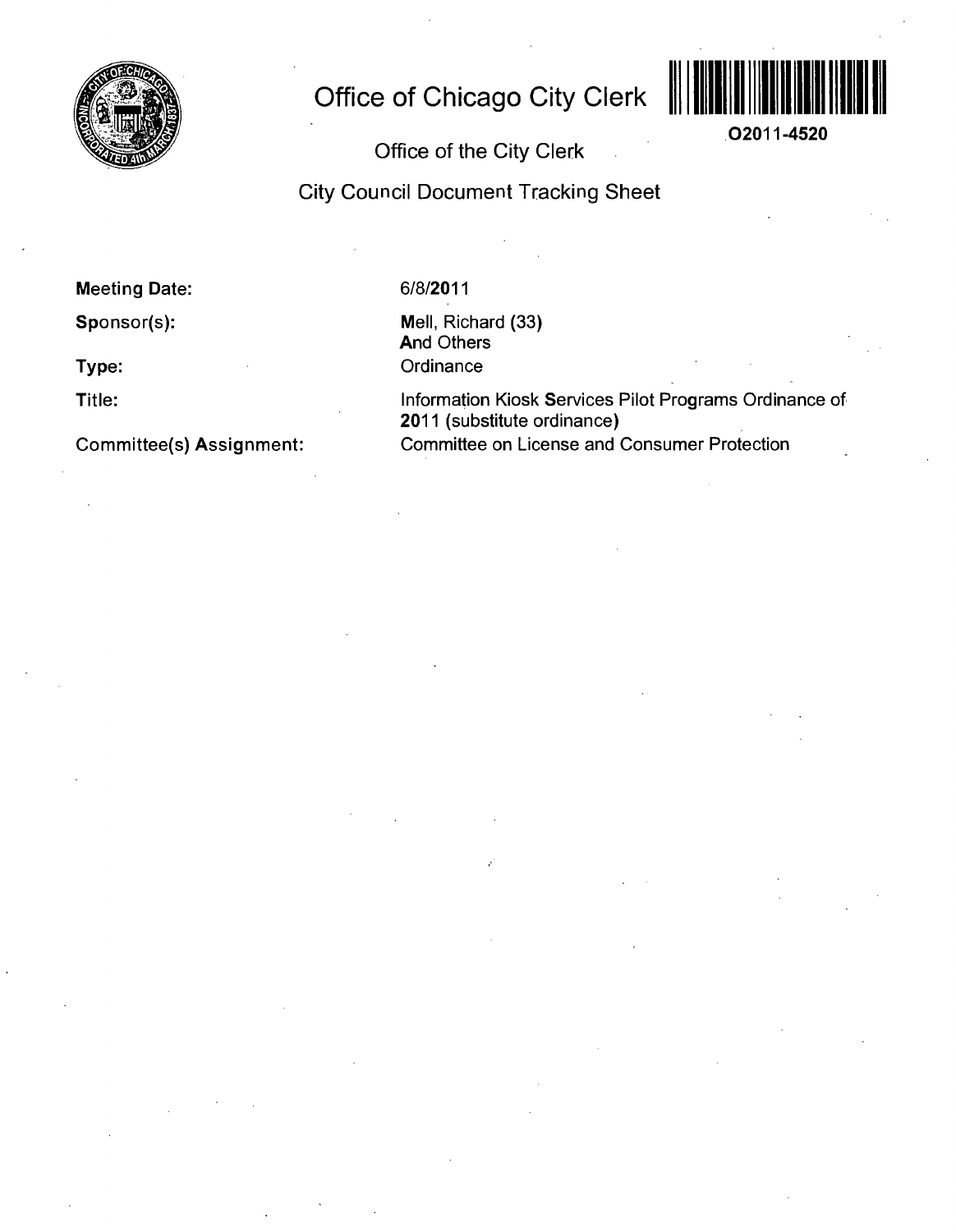### **SUBSTITUT E O R D I N~A N C E**

#### **BE IT ORDAINED BY THE CITY COUNCIL OF THE CITY OF CHICAGO:**

SECTION 1. This ordinance shall be known and may be cited as the "Information Kiosk Services Pilot Programs Ordinance of 2011." The pilot programs shall start on the effective date of this Ordinance and end at the termination of a contract authorized herein, upon breach of a contract authorized herein by smartTECHS.net, or on December 31, 2013, whichever comes first.

(a) For purposes of this ordinance, the following definitions apply:

"Airports" means Chicago Midway Intemational Airport and Chicago O'Hare Intemational Airport.

"Public Ways" has the same meaning ascribed to that term in section 1-4-090.

"City" means the City of Chicago.

"Consumer" means a member of the general public that uses the services of a smartKIOSK installed at the airports or on a sidewalk.

"Information kiosk" means a kiosk that offers the public on-demand access to city and private sector information and services.

"Sidewalk" has the same meaning ascribed to that term in section 9-4-010.

"smartKIOSK" means an information kiosk that is owned and operated by smartTECHS.net.

"smartTECHS.net" is an Illinois corporation, located at 1727 South Indiana, Chicago, Illinois.

(b) Notwithstanding any other provision of the municipal code to the contrary, the commissioner of aviation is authorized to implement a pilot program for the installation, operation, and maintenance of smartKIOSKs at the airports, consistent with the provisions of this ordinance.

Notwithstanding any other provision of the municipal code to the contrary, the commissioner of transportation is authorized to implement a pilot program for the installation, operation and maintenance of smartKIOSKs on sidewalks, consistent with the provisions of this ordinance.

(c) The general terms for the pilot programs shall be as follows:

(1) smartTECHS.net, at its own expense, shall have the sole responsibility for the installation, operation and maintenance of the smartKIOSKs.

(2) smartTECHS.net shall-install the smartKIOSKs at the airports only in locations and numbers determined by the commissioner of aviation, and only at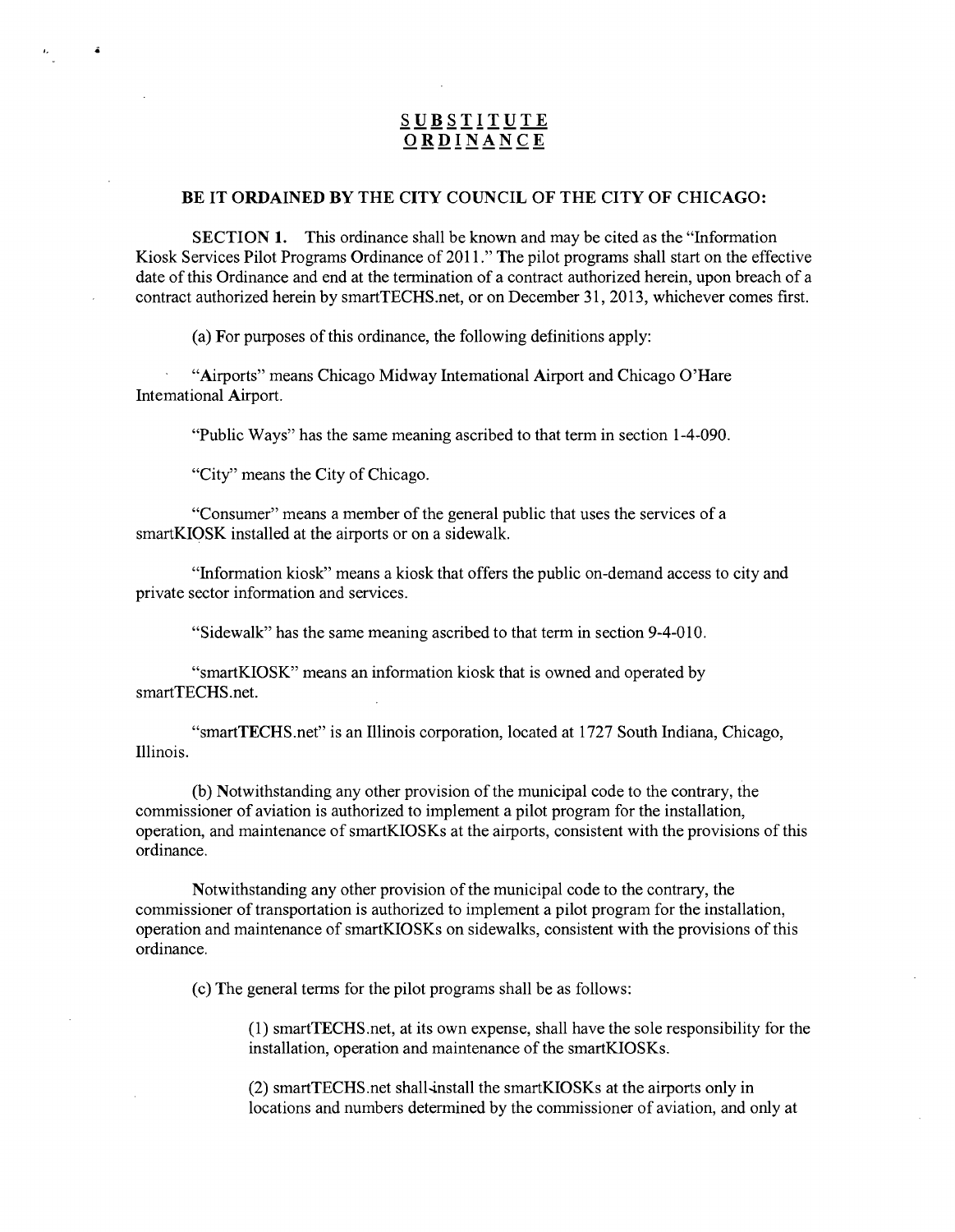locations and numbers on the sidewalk as determined by the commissioner of transportation.

(3) At the request of the commissioner of aviation, with 90-day notice, smartTECHS.net, at its own expense, shall remove or relocate a smartKIOSK located at the airports.

> At the request of the commissioner of transportation, with 90-days notice, smartTECHS.net, at its own expense, shall remove, or relocate a smartKIOSK located on a sidewalk.

(3) smartTECHS.net shall pay the city the greater of \$10,000 per month, or 10% of the gross monthly revenue generated by the smartKIOSKs; provided that the revenues generated by the pilot program for smartKIOSKs located at the airports shall be airport revenues and shall be prorated between Chicago Midway Intemational Airport and Chicago O'Hare Intemational Airport based upon the number of smartKIOSKs located at each airport

(4) There shall be no charge to the consumer for use of the smartKIOSKs. The smartKIOSKs will provide the consumer, at a minimum, the following options:

> (i) information regarding the airports, including the location of airline gates, concessions, and airport map;

(ii) city 311 information, city alerts, city events, and other city services; (iii) multiple language translation;

(iv) bus tracker and airline and other transportation information;

(v) coupons, commercials, restaurant and related information;

(vi) maps;

D

(vii) smartPHOTOs; and<sup>1</sup>

(viii) entertainment information and services.

(ix) 2D/3D ad enclosures

(5) Upon termination ofthe pilot program, smartTECHS.net will remove, at its own expense, all of the smartKIOSKs.

(6) Any contract entered into with smartTECHS.net pursuant to the pilot program shall terminate 24 months after its execution, upon breach of the contract by smartTECHS.net, or on December 31, 2013, whichever comes first.

(7) smartTECHS.net, at its own expense, shall be responsible for obtaining all necessary permits and licenses required for the installation, operation and maintenance of the smartKIOSKs; provided that any smartKIOSK located on the sidewalk that is authorized by this ordinance shall not require the issuance of a public way use permit pursuant to section 10-28-010.

(8) smartTECHS.net shall be permitted to display advertising on the smartKIOSKs only in compliance with the standards and policy set forth by the commissioner of aviation for advertising at the airports, and with the standards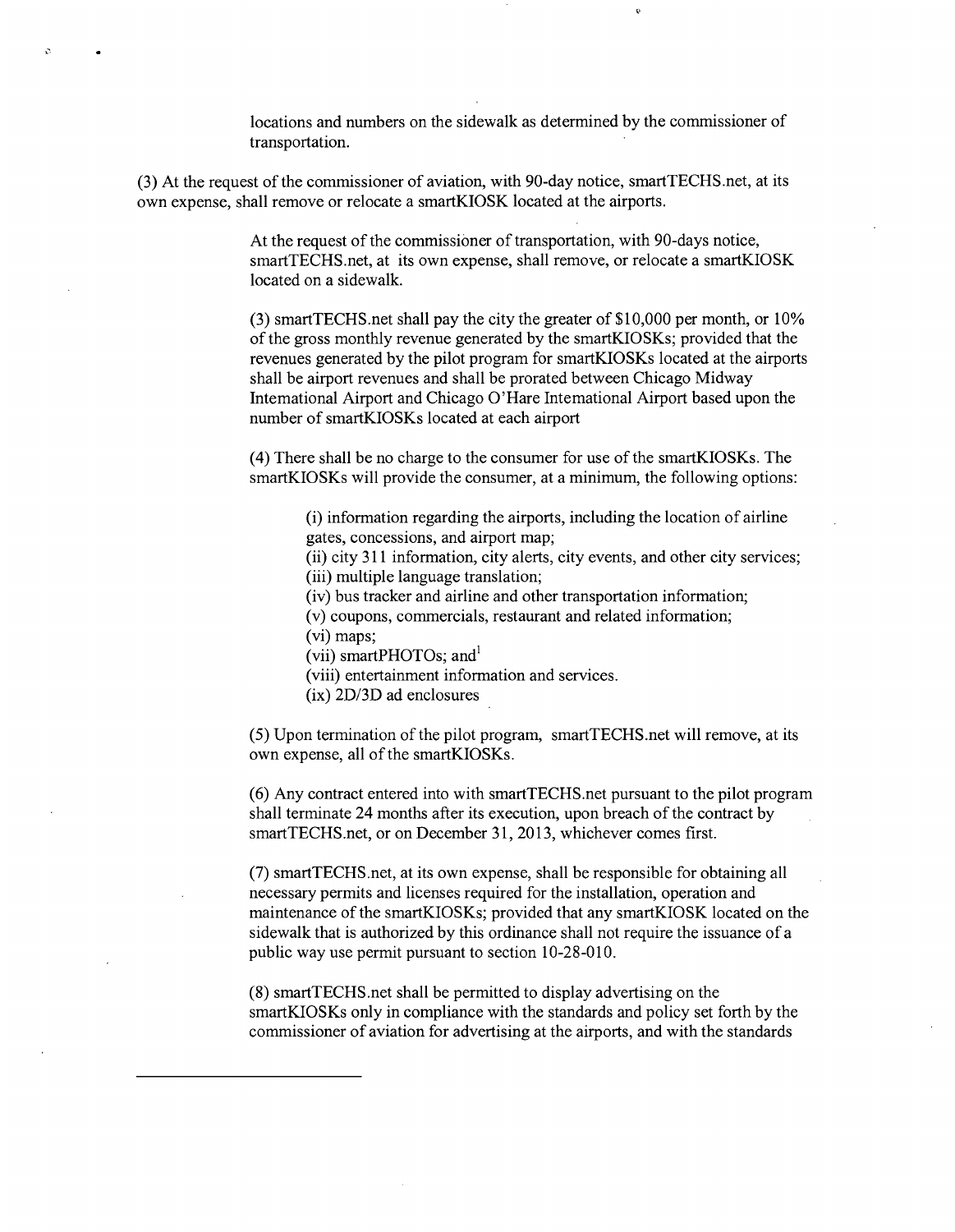and policy set forth by the commissioner of transportation for advertising on the public way.

(9) Any contract authorized by this ordinance shall include performance standards applicable to smartTECHS.net, and remedies available to the city and airport for failure of smartTECHS.net to meet those standards. The remedies shall include the termination of the contract.

(10) smartTECHS.net shall not display any information, including the city seal or other city identifying marks, on the smartKIOSKs, or otherwise indicate that the smartKIOSKs are operated or owned by the city.

(11) For the pilot program at the airports, smartTECHS.net shall use a good faith effort to comply with 49 CFR, part 23.

(d) In order to implement the pilot program at the airports, the commissioner of aviation is authorized to negotiate and enter into a contract on behalf of the city with smartTECHS.net, consistent with the terms of this ordinance, for the installation, operation and maintenance of smartKIOSKS at the airports.

In order to implement the pilot program for locations on the sidewalk, the commissioner of transportation is authorized to negotiate and enter into a contract on behalf of the city with smartTECHS.net, consistent with the terms of this ordinance, for the installation, operation and maintenance of smartKIOSKS on the sidewalks.

(e) Any contract entered into pursuant to this ordinance shall be subject to the following:

(1) The contract shall begin upon its execution and terminate 24 months thereafter, upon breach of the contract by smartTECHS.net, or on December 31, 2013, whichever comes first.

(2) The contract shall include the provisions of this ordinance and require that smartTECHS.net agrees:

> (i) for smartKIOSKS installed at the airports, to pay the city the greater of \$10,000 per month, or 10% of the gross monthly revenue generated by such smartKIOSKs. For smartKIOSKS installed on the sidewalks, to pay the city the greater of \$10,000 per month, or 10% of the gross monthly revenue generated by such smartKIOSKS;

> (ii) to make available for inspection and audit all books and records requested by the commissioner of aviation for the smartKIOSKS located at the airports, and to make available for inspection and audit all books and records requested by the commissioner of transportation for the pilot program for smartKIOSKs located on the sidewalk;

(iii) to obtain all necessary permits and licenses required for the installation, operation and maintenance of the smartKIOSKs;